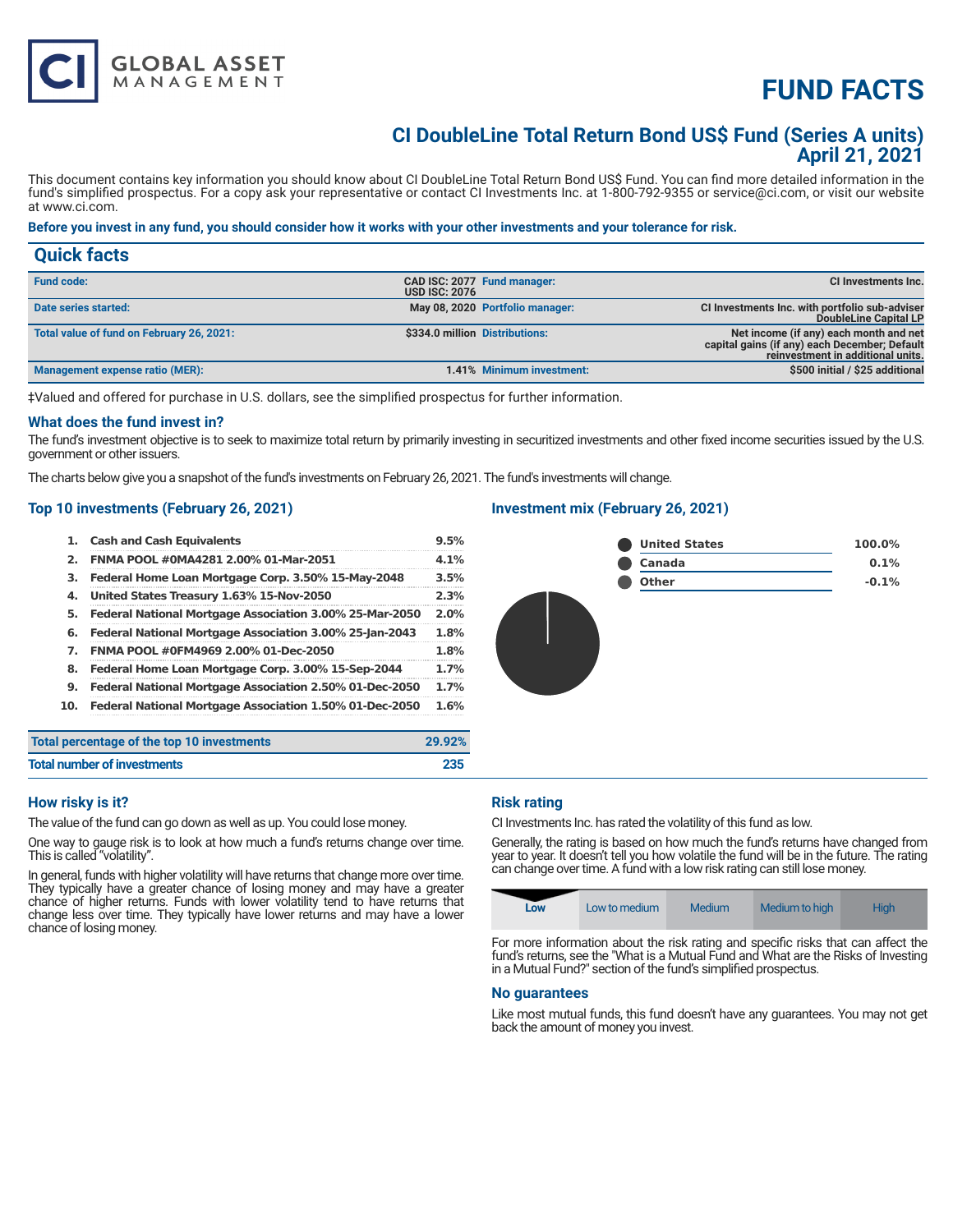## **CI DoubleLine Total Return Bond US\$ Fund (Series A units)**

#### **How has the fund performed?**

This section tells you how Series A securities of the fund have performed since inception. Returns are after expenses have been deducted. These expenses reduce the fund's returns.

#### **Year-by-year returns**

Because Series A has been distributing under a simplified prospectus for less than one calendar year, there is no data available for this section.

#### **Best and worst 3-month returns**

Because Series A has been distributing under a simplified prospectus for less than one calendar year, there is no data available for this section.

#### **Average return**

Because Series A has been distributing under a simplified prospectus for less than twelve consecutive months, there is no data available for this section.

#### **Who is this fund for?**

#### **This fund may be suitable for you if you:**

- are seeking a combination of income and growth<br>• are seeking to diversify your fixed income holdings
- are seeking to diversify your fixed income holdings<br>• are investing for the medium and/or long term
- are investing for the medium and/or long term
- can tolerate low risk

#### **A word about tax**

In general, you'll have to pay income tax on any money you make on a fund. How much you pay depends on the tax laws of where you live and whether you hold the fund in a registered plan, such as a Registered Retirement Savings Plan or a Tax-Free Savings Account.

Keep in mind that if you hold your fund in a non-registered account, fund distributions are included in your taxable income, whether you get them in cash or have them reinvested.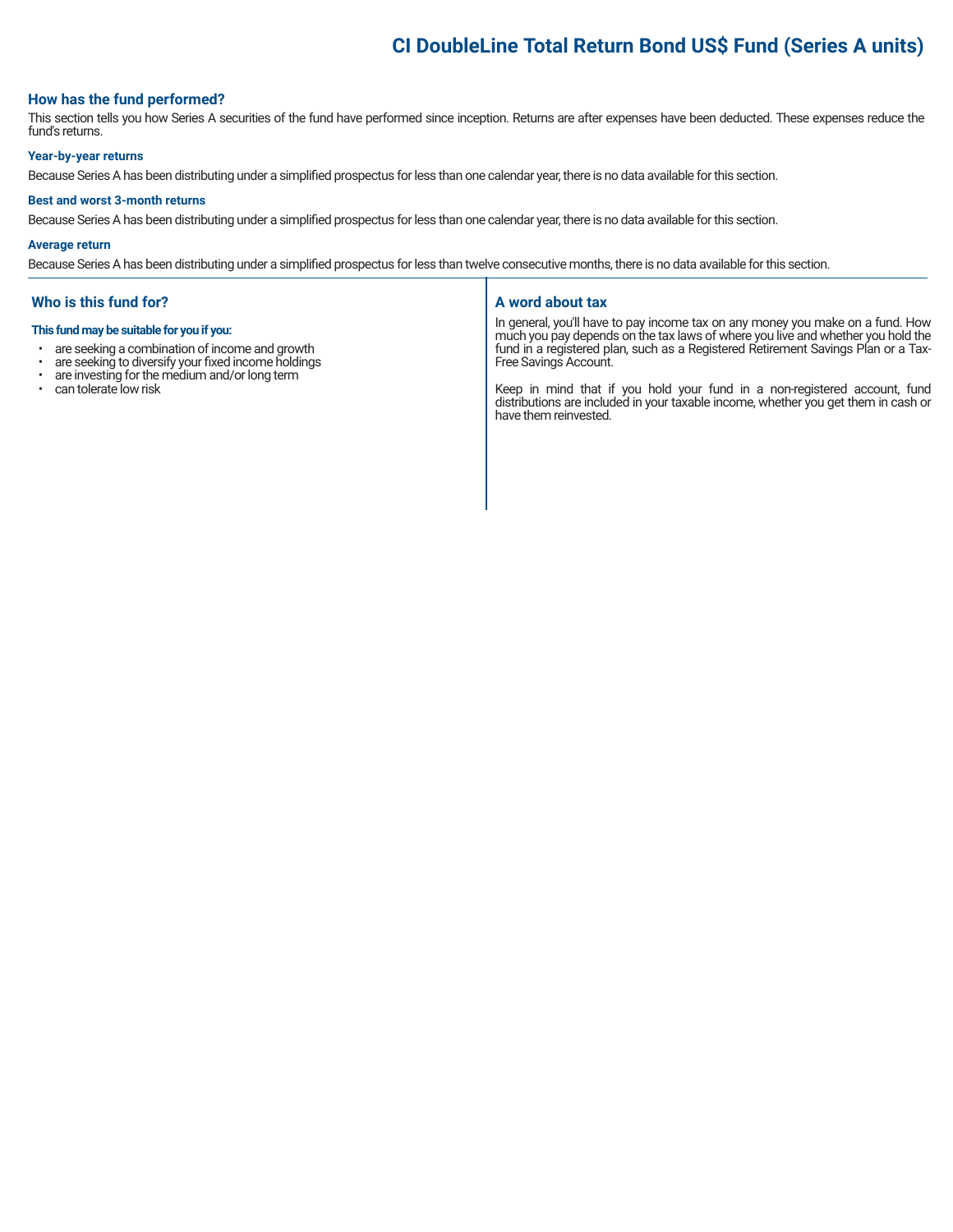### **CI DoubleLine Total Return Bond US\$ Fund (Series A units)**

#### **How much does it cost?**

The following tables show the fees and expenses you could pay to buy, own and sell Series A securities of the fund. The fees and expenses — including any commissions — can vary among series of a fund and among funds. Higher commissions can influence representatives to recommend one investment over another. Ask about other funds and investments that may be suitable for you at a lower cost.

#### **1. Sales charges**

You may have to choose a sales charge option when you buy Series A securities of the fund. Ask about pros and cons of each option.

| in dollars<br>in percent $(\%)$<br>$($ \$)<br>Initial sales charge                                                                                                                                                                                                                                                                                        |  |
|-----------------------------------------------------------------------------------------------------------------------------------------------------------------------------------------------------------------------------------------------------------------------------------------------------------------------------------------------------------|--|
|                                                                                                                                                                                                                                                                                                                                                           |  |
|                                                                                                                                                                                                                                                                                                                                                           |  |
| 0 to 5.0% of the amount you buy<br>\$0 to \$50.00<br>You and your representative decide on the rate.<br>The initial sales charge is deducted from the amount you buy. It goes to your representative's firm as a commission.<br>on every<br>\$1,000 you<br>pay                                                                                            |  |
| <b>Standard deferred sales charges</b>                                                                                                                                                                                                                                                                                                                    |  |
| \$0 to \$55.00<br>The standard deferred sales charge is a set rate and is deducted from the amount you sell based on the initial cost and<br>If you sell within:<br>on every<br>number of those securities.<br>\$1,000 of<br>When you buy the fund, we pay your representative's firm a commission of 5%. Any standard deferred sales charge you pay      |  |
| 5.5%<br>original cost<br>when you sell the fund goes to us.<br>1 year of buying                                                                                                                                                                                                                                                                           |  |
| You can sell up to 10% of your securities each year without paying a standard deferred sales charge subject to certain<br>you sell<br>5.0%<br>2 years of buying<br>restrictions ("10% free redemption right"). Your 10% free redemption right is reduced by the equivalent number of securities                                                           |  |
| you would have received if you had reinvested any cash distributions you received during the calendar year. If you exercised<br>5.0%<br>3 years of buying<br>your 10% redemption right and redeem your securities before the standard deferred sales charge schedule has expired, your                                                                    |  |
| standard deferred sales charge on a full redemption would be the same as if you had not redeemed securities under your<br>4.0%<br>4 years of buying<br>10% free redemption right.                                                                                                                                                                         |  |
| 4.0%<br>5 years of buying<br>$\bullet$<br>If you hold the fund in a non-registered account, if applicable, you can ask to receive cash distributions which are not<br>subject to standard deferred sales charges.                                                                                                                                         |  |
| 3.0%<br>6 years of buying<br>You can switch between standard deferred sales charge funds at any time without paving this sales charge. The standard                                                                                                                                                                                                       |  |
| deferred sales charge schedule will be based on the date you bought securities of the first fund and the rates and duration<br>2.0%<br>7 years of buying<br>of such schedule shall continue to apply.                                                                                                                                                     |  |
| Your securities will be converted into the initial sales charge option after the expiry of the standard deferred sales charge<br>0.0%<br>After 7 years<br>schedule if you qualify for CI Prestige (and if available for your securities) and such securities will participate in CI Prestige.                                                             |  |
|                                                                                                                                                                                                                                                                                                                                                           |  |
| Intermediate deferred sales charges                                                                                                                                                                                                                                                                                                                       |  |
| \$0 to \$55.00<br>If you sell within:<br>The intermediate deferred sales charge is a set rate and is deducted from the amount you sell based on the initial cost and<br>on every<br>number of those securities.<br>$$1,000$ of<br>When you buy the fund, we pay your representative's firm a commission of 4%. Any intermediate deferred sales charge you |  |
| 5.5%<br>1 year of buying<br>pay when you sell the fund goes to us.<br>original cost                                                                                                                                                                                                                                                                       |  |
| You can sell up to 10% of your securities each year without paying an intermediate deferred sales charge subject to certain<br>you sell<br>5.0%<br>2 years of buying<br>restrictions. Your 10% free redemption right is reduced by the equivalent number of securities you would have received if                                                         |  |
| you had reinvested any cash distributions you received during the calendar year. If you exercised your 10% redemption right<br>4.5%<br>3 years of buying<br>and redeem your securities before the intermediate deferred sales charge schedule has expired, your intermediate deferred                                                                     |  |
| sales charge on a full redemption would be the same as if you had not redeemed securities under your 10% free redemption<br>4.0%<br>4 years of buying<br>right.                                                                                                                                                                                           |  |
| 3.5%<br>5 years of buying<br>If you hold the fund in a non-registered account, if applicable, you can ask to receive cash distributions which are not<br>$\bullet$<br>subject to intermediate deferred sales charges.                                                                                                                                     |  |
| 3.0%<br>6 years of buying<br>You can switch between intermediate deferred sales charge funds at any time without paying this sales charge. The                                                                                                                                                                                                            |  |
| intermediate deferred sales charge schedule will be based on the date you bought securities of the first fund and the rates<br>1.5%<br>7 years of buying<br>and duration of such schedule shall continue to apply.                                                                                                                                        |  |
| Your securities will be converted into the initial sales charge option after the expiry of the intermediate deferred sales<br>0.0%<br>After 7 years<br>charge schedule if you qualify for CI Prestige (and if available for your securities) and such securities will participate in CI                                                                   |  |
| Prestige.                                                                                                                                                                                                                                                                                                                                                 |  |
| Low-load sales charges                                                                                                                                                                                                                                                                                                                                    |  |
| \$0 to \$30.00<br>If you sell within:<br>The low-load sales charge is a set rate and is deducted from the amount you sell based on the initial cost and number of                                                                                                                                                                                         |  |
| on every<br>those securities.<br>\$1.000 of<br>When you buy the fund, we pay your representative's firm a commission of up to 2.5%. Any low-load sales charge you pay<br>$\bullet$                                                                                                                                                                        |  |
| 3.0%<br>when you sell the fund goes to us.<br>1 year of buying<br>original cost<br>If you hold the fund in a non-registered account, if applicable, you can ask to receive cash distributions which are not<br>you sell                                                                                                                                   |  |
| 2.5%<br>2 years of buying<br>subject to low-load sales charges.                                                                                                                                                                                                                                                                                           |  |
| You can switch between low-load sales charge funds at any time without paying this sales charge. The low-load sales<br>2.0%<br>3 years of buying<br>charge schedule will be based on the date you bought securities of the first fund and the rates and duration of such                                                                                  |  |
| schedule shall continue to apply.<br>0.0%<br>After 3 years<br>Your securities will be converted into the initial sales charge option after the expiry of the low-load sales charge schedule if                                                                                                                                                            |  |
| you qualify for CI Prestige (and if available for your securities) and such securities will participate in CI Prestige.                                                                                                                                                                                                                                   |  |